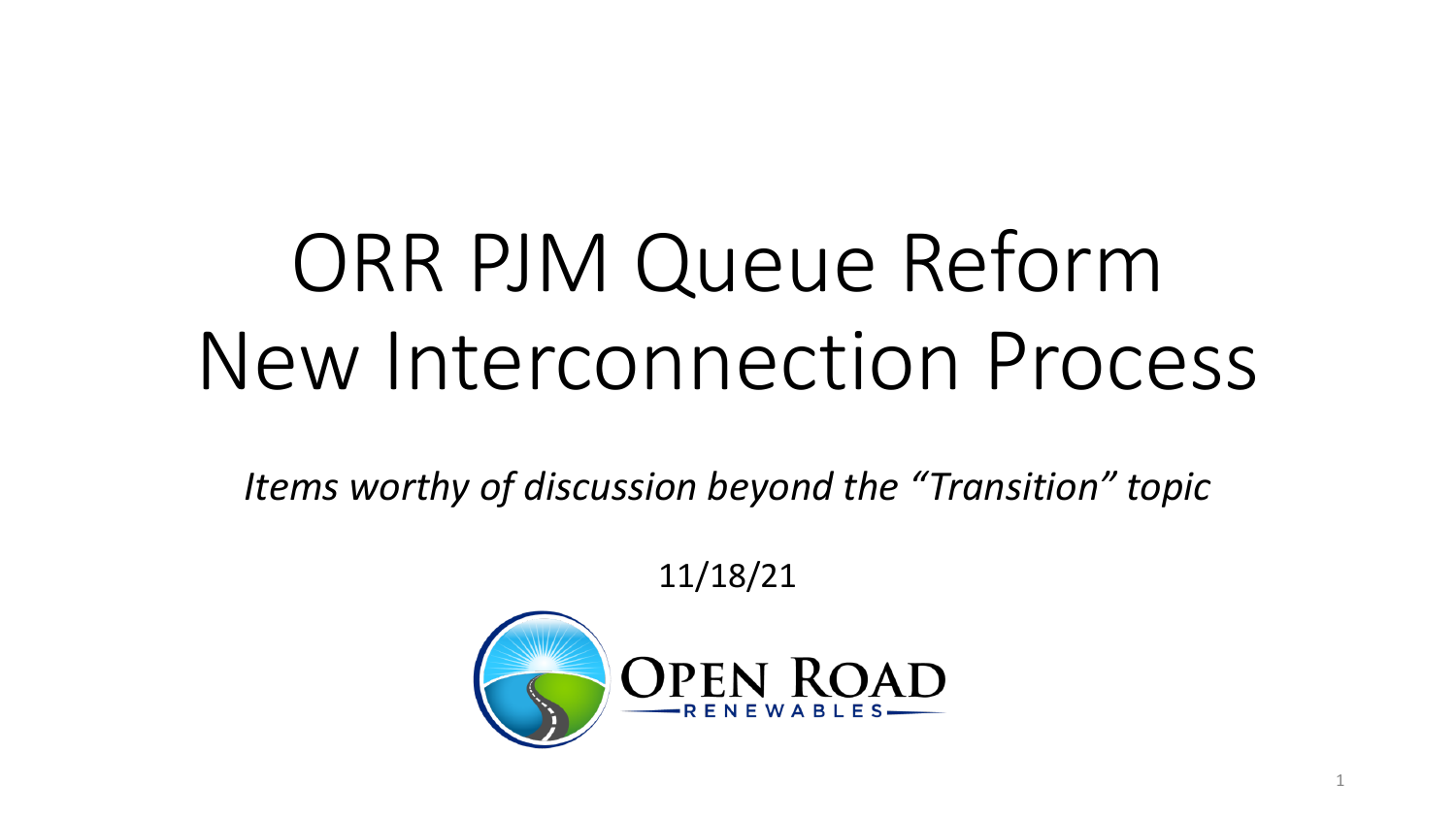#### Suspension Rights Are Important Systemic Shock Absorber

- We understand PJM's interest in removing suspension rights from the Solution.
- As ICs advance pre-construction tasks, at-times, there are non-Force Majeure events that challenge the Sec 6 milestone dates in the ISA.
- Such non-Force Majeure project delays can be project specific or can impact GWs of projects. Examples include:
	- New policy or regulatory actions that impact suppliers or financial markets (ex. Trump ban on bulk power system equipment from China, change in tax law that creates broad delay in tax equity markets, FERC challenges or pending rule changes, etc.)
	- Financial crisis that broadly impact/freeze/delay capital markets
	- OEM issues (ex. Serial defect in equipment, supplier bankruptcy, etc.)
- Historically, ICs have utilized their 12 months of suspension rights to address such project delays, and such rights have been key to manage project finance risk.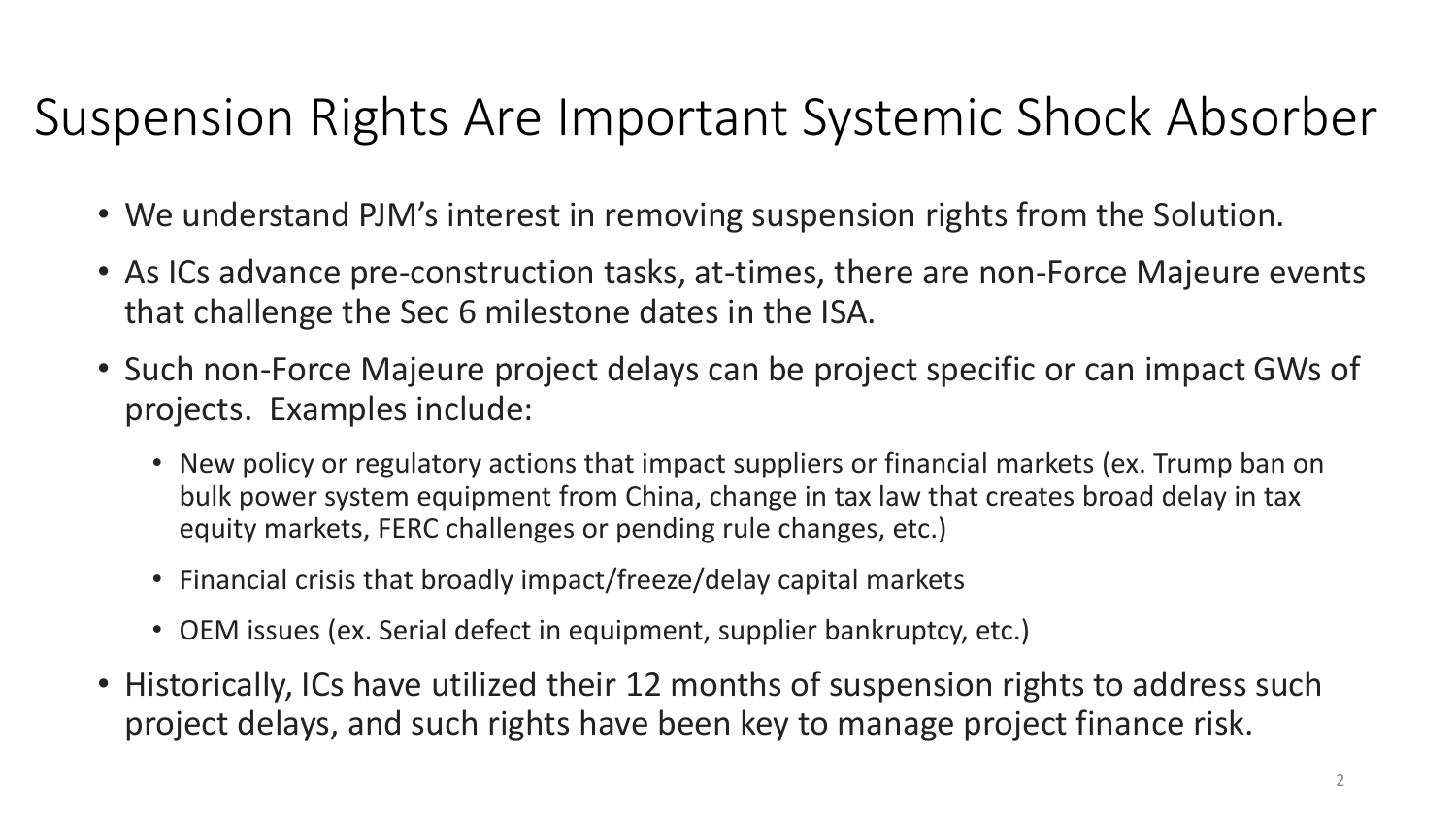## IC Rights to modify Sec 6 milestone dates

- Going forward, in-lieu of suspension rights, ORR proposes express rights that the IC shall have to modify the Sec 6 ISA milestone dates to address these real-world issues that are outside of a project's control.
- This approach has significant benefits vs. ICs individually negotiating such key terms with PJM in hundreds of ISAs as has been suggested as an alternative to 1-year of suspension rights
- In-lieu of suspension rights, it is critical for ISAs to include these secure delay rights (at ICs sole discretion) at any point in time from ISA execution up-to and including COD milestone.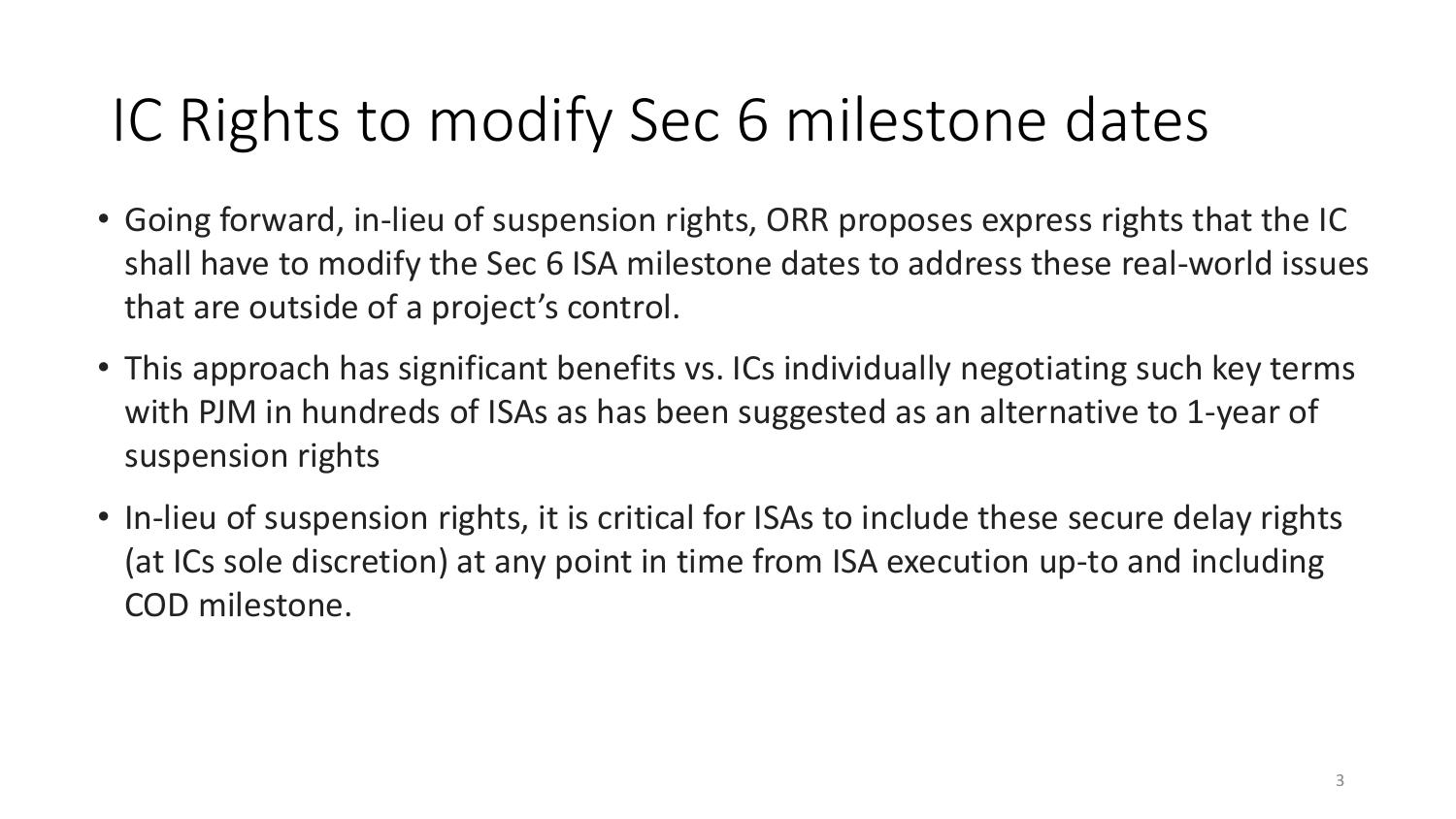#### Site Control

- Projects must have sufficient site control (from an ENG perspective) to initiate the study process. However, is PJM's discretion needed on "100% site control" beyond the engineering feasibility that is included in the initial application (i.e. 5 acres/MWac for SAT Solar)?
- We would like to discuss PJM's proposal for SIS & Facilities Study site control requirements:
	- Provide 50% of site control for customer interconnection facilities and interconnection switchyard (if applicable) & 100% of site control for generation facility site (SIS)
	- Customer to provide 100% of site control for generating site, customer interconnection facilities, and interconnection switchyard (if applicable). If the customer is unable to provide the aforementioned, a requirement to produce this evidence within 6 months of the execution of the ISA will be included in the final agreement (Facilities)
- Also, with regards to Site Control, there was previous discussion on the remaining tenor for Site Control needed at various stages (we believe 5 years was previously discussed). ORR would like to further discuss this within the stakeholder group.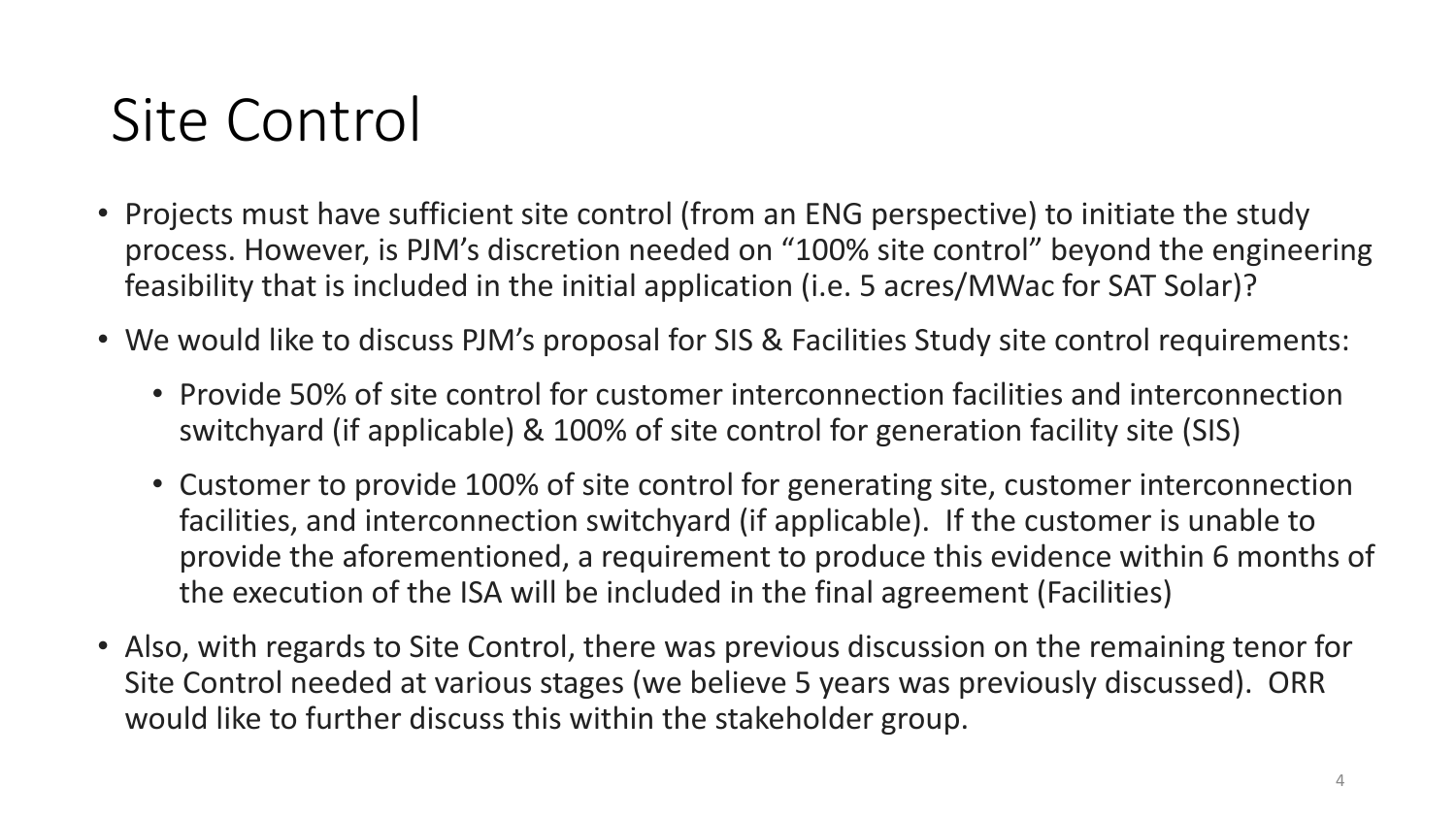#### Project Site Move

- Provided that relocating the POI facilities a short distance up or down a circuit (i.e. 1,000 to 2,000 feet) does not impact any of the powerflow and stability considerations, ORR would advocate for flexibility on POI facility relocations throughout the process. We do not believe it is appropriate for a POI to be relocated outside of the two substation endpoints being studied, but having a degree of flexibility on the final POI location can enable more project CODs and support good community relations.
- PJM has proposed "Permitted on adjacent parcels of land only where site control has previously been provided with the application*."*
- ORR has proposed "Permitted provided the relocation does not change the POI circuit endpoints and there is not any change to the powerflow or stability considerations."